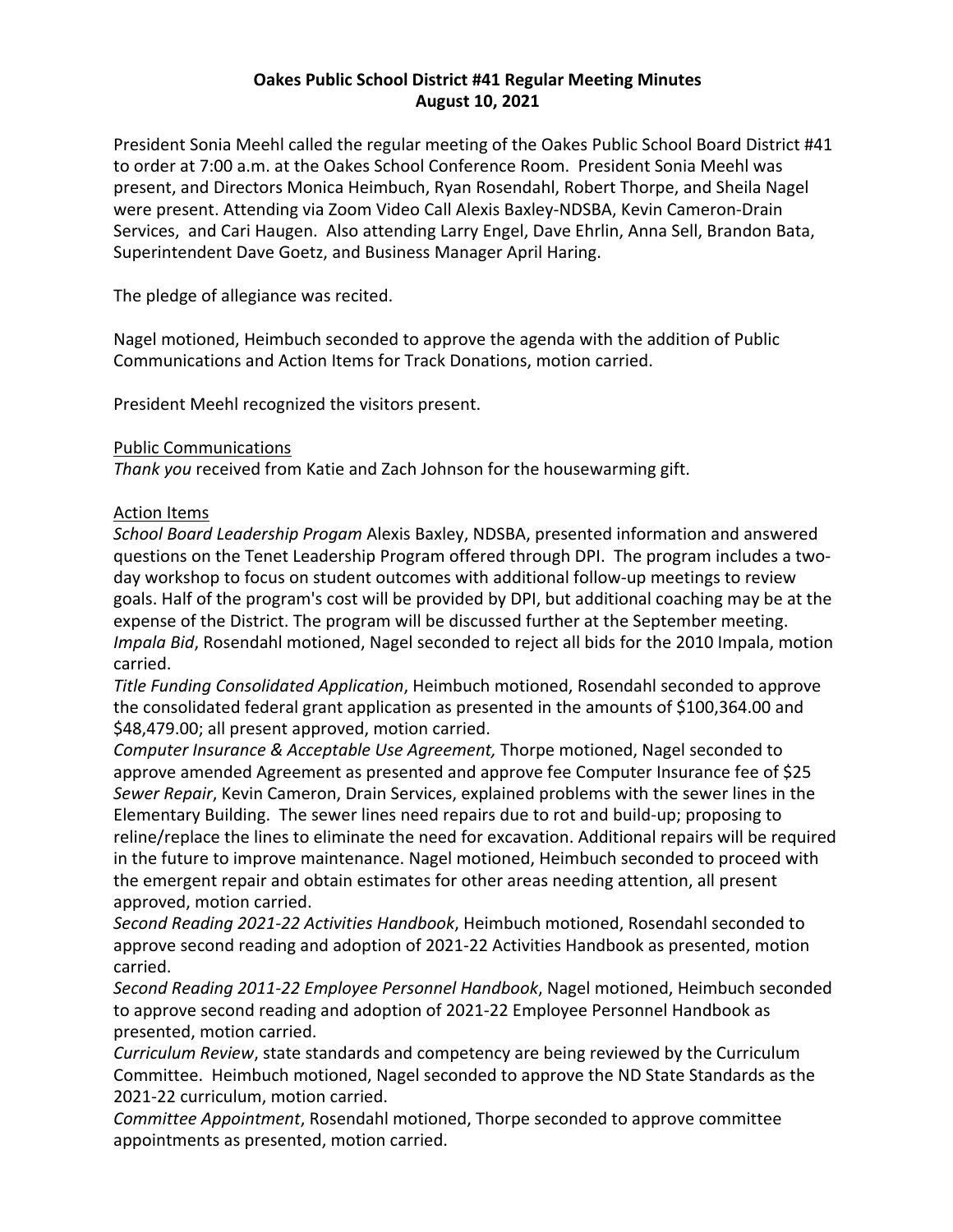*2021-22 Preliminary Budget*, Thorpe motioned, Nagel seconded to approve preliminary 2021-22 Budget and tax levy for the general fund at \$1,468,795.00 and building fund at \$413,100.00, all present approved. Roll call approved, motion carried.

*Staffing Update*, discussion was held on staffing and filled positions.

Heimbuch motioned, Nagel seconded to deny HS Science Teacher contracts of Joanerose Ballone and Christine Dublin, motion carried. Nagel motioned, Heimbuch seconded to approve HS Science Teacher contact for Arthur Strutz for the 2021-22 School year, motion carried. Rosendahl motioned, Nagel seconded to approve Activities Director contract for Robin Paul for the 2021-22 School year, motion carried.

*Engineer/Architect,* Rosendahl motioned, Heimbuch seconded to approve Sandman Structural Engineer and Michael J Burns Architecture to provide an estimate for repairs to the windows and Science Room Floor, motion carried.

*Strategic Plan Updates*, Nagel motioned, Thorpe seconded to approve updates to Strategic Plan as presented, motion carried.

*Approval of Donations*, Nagel motioned, Thorpe seconded to approve a donation from PTO for playground benches; public/staff donations for Art Conklin Memorial Tree; and donations made for track improvements, per policy HDD, motion carried.

*Starion Track Agreement*, Naming Rights Agreement was updated with agreed-upon wording from the school attorney and Starion Bank. Rosendahl motioned, Nagel seconded to approve Naming Rights Agreement with amendments and have the Board President sign. Roll call approved, motion carried.

# School Policy Review

*Second Reading,* Heimbuch motioned, Nagel seconded to approve the second reading and adopt policy BBBB-School Board Committees, motion carried.

*First Reading*, Nagel motioned, Heimbuch seconded to approve first reading of amendments for policy ACEA-Bullying, DDAA-FMLA, DDC-Unpaid Leave, FAAA-Open Enrollment, FGBA-Released Time for Outside Instruction, FGBB-Student Prayer During Non-Instructional Time, FGDD-Student Publication and Freedom of Expression, GACB-Patriotic Exercises, motion carried. *First Reading and Adoption*, Heimbuch motioned, Rosendahl seconded to approve first reading, waive the second reading and adopt amended BA-BR2-Board Member Internet and Social Media Use, BCAB-Board Meeting Procedures, BCAB-BR-Procedure of Seating New Board at Annual Meeting, BDD-Compensation and Expenses for Board Members, FCAF-Concussion Management, KAB-BR-School-Level Parent & Family Engagement, motion carried.

### Reports

*Anna Sell, Elementary Principal,* reported TLA Summer Semester completed and enrollment information for the upcoming school year.

*Brandon Bata, HS Principal*, reported on enrollment for the upcoming school year and information on schedule.

*David Goetz, Superintendent,* reported on grant information received from Steve Dahlstrom on the ND Land and Water Conservation Fund; this could be a possible funding source for additional improvements for the Track Complex. Report was given on the summer repairs and improvements that have been completed, plus back-to-school training and work schedules for staff. Staffing updates on the hiring of Ashley Hagen and Matthew Iverson as Elementary Paraprofessionals, and Melissa Adam as Cook; the JH Paraprofessional, Head Girls Basketball Coach, and Strength/Conditioning Coach positions are still open and available at the time of the meeting.

Minutes and Financial Reports